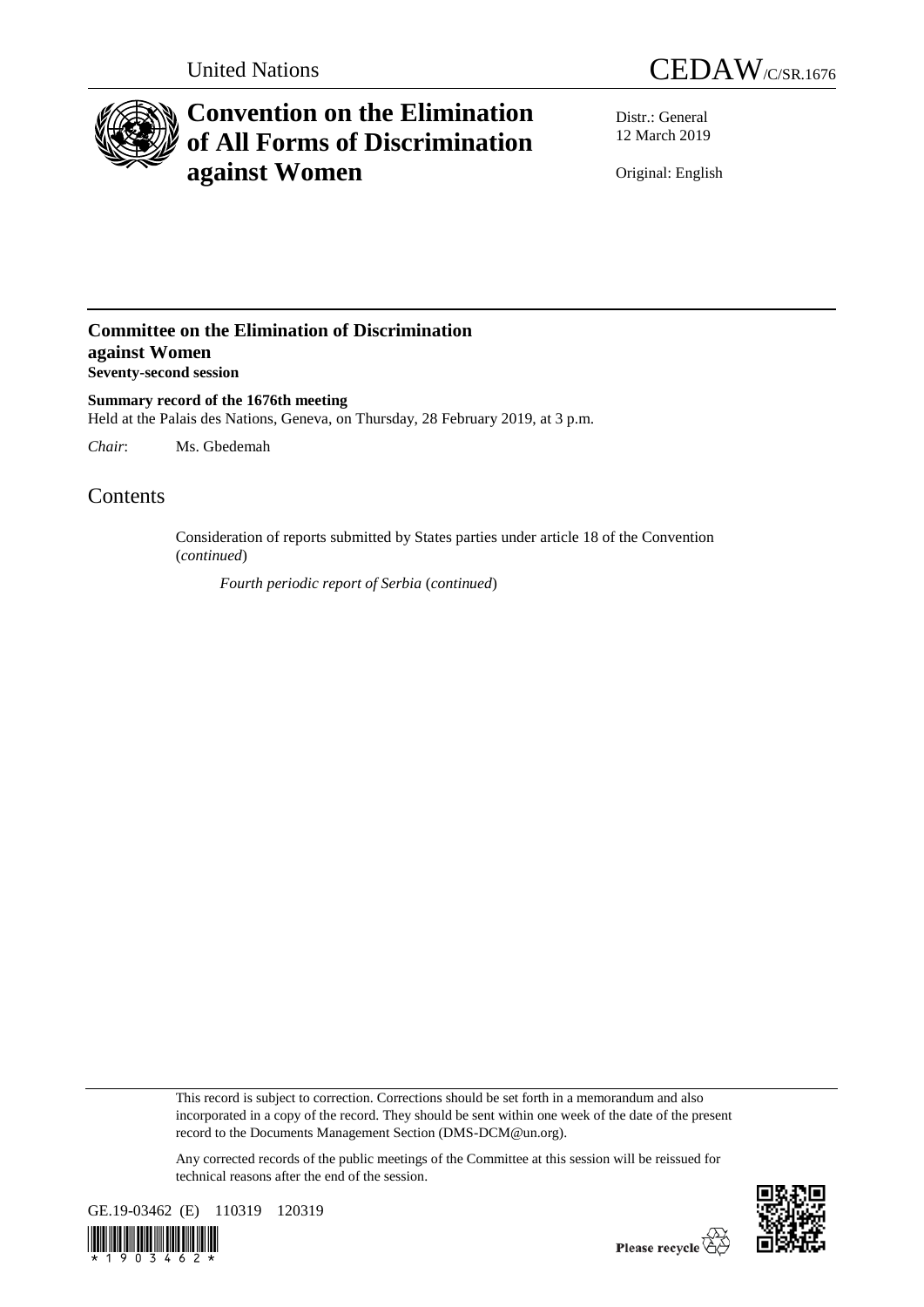*The meeting was called to order at 3 p.m.*

**Consideration of reports submitted by States parties under article 18 of the Convention** (*continued*)

*Fourth periodic report of Serbia* (*continued*) [\(CEDAW/C/SRB/4;](http://undocs.org/en/CEDAW/C/SRB/4) [CEDAW/C/SRB/Q/4](http://undocs.org/en/CEDAW/C/SRB/Q/4) an[d Add.1\)](http://undocs.org/en/CEDAW/C/SRB/Q/4/Add.1)

1. *At the invitation of the Chair, the delegation of Serbia took places at the Committee table*.

#### *Articles 1 to 6 and 7 to 9* (*continued*)

2. **Ms. Miladinović** (Serbia) said that, following amendments to laws on the election of national deputies and local officials, over 33 per cent of national deputies were now women. All decisions taken by the Women's Parliamentary Network, were based on consensus. All members of the Network were representatives of political parties and were therefore required to promote the views of those parties. The representatives of only one political party had not agreed to join the Network. Although the work of the Women's Parliamentary Network had been temporarily suspended owing to disagreements between members of opposition parties, it was expected to resume soon.

3. **Mr. Vulević** (Serbia) said that funding for shelters for victims of trafficking in persons had been included in the State budget. Protection was provided to trafficking victims who were foreign nationals. Following the measures taken to register undocumented persons, the number of such persons had fallen from 20,000 to around 400. In order to register the births of children who were without parents, centres for social work appointed a guardian whose name was included on the birth certificate. In accordance with the Law on Non-Contentious Procedures, when a child had undocumented parents, efforts were made to identify those parents in order to register the child's birth and ensure his or her access to State services. Proposed amendments to the Family Law would provide for the elimination of child marriage by raising the minimum marriage age to 18 years.

4. **Ms. Pantelić** (Serbia) said that the Law on Citizenship stipulated that decisions on applications for citizenship were based on certain criteria, including the applicant's origins and place of birth. Although the same criteria applied to Roma applicants, their applications were sometimes complicated by the fact that they did not have documents. In such cases, a statement was taken from the applicant and the Ministry of the Interior then took steps to gather evidence and documents supporting that person's application. That Ministry also provided special support for illiterate Roma persons who wished to apply for citizenship. Roma originating from Kosovo were subject to the same procedure, although their documentation was usually harder to obtain.

5. **Mr. Zlatanović** (Serbia) said that women constituted just under half of the staff of the Ministry of Foreign Affairs and just over a quarter of the heads of consulates, embassies and consular missions. The majority of missions to multilateral organizations were headed by women.

6. **Ms. Kiurski** (Serbia) said that persons who mediated or advertised prostitution were liable to punishment under the Criminal Code. Prostitution was defined as a misdemeanour under the Law on Public Order and Peace. Under that Law, sanctions were imposed on persons purchasing sex or providing premises for prostitution but not on women sex workers, who were never criminally prosecuted. Following the ratification by Serbia of the Council of Europe Convention on Action against Trafficking in Human Beings, recommendations had been issued to the effect that trafficking victims who had been compelled to commit an offence should not be prosecuted. Judges and prosecutors were being trained in the application of those recommendations. The number of prosecutions for domestic violence had fallen since June 2017, which suggested that the Law on the Prevention of Domestic Violence had had the desired impact. In 2018, 18 persons had been prosecuted and 5 convicted in domestic violence cases.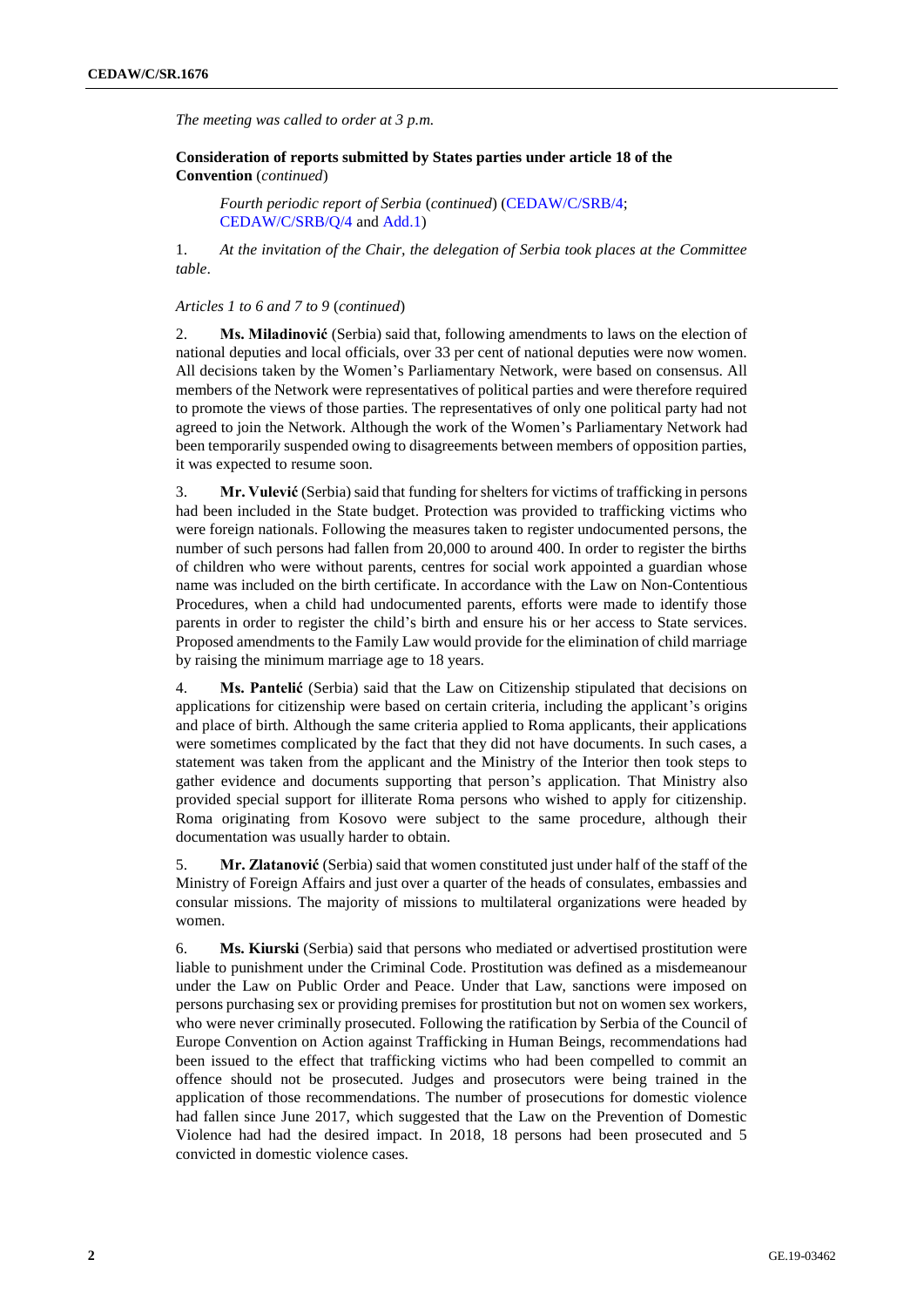#### *Articles 10 to 14*

7. **Ms. Rana** said that several studies, including one conducted in 2015 by the Incest Trauma Centre, indicated that sexual and gender-based violence was prevalent in schools, with one study revealing that 69 per cent of primary school students and 74 per cent of secondary school students had experienced such violence. In order to address the problem, the Ministry of Education, Science and Technological Development had launched a tool that addressed different types of sexual violence against minors and provided guidance for teachers on how to approach issues of sexuality. However, alternative sources had reported that the Ministry had withdrawn approval for the tool in response to complaints that it promoted homosexuality and encouraged children to go against religious values. Reports also indicated that many teachers held stereotypical views on gender-related issues and attempted to instil those views in their pupils. The Committee would like to know whether the State party would review its education policies in line with the Committee's general recommendation No. 36 (2017) on the right of girls and women to education. It also wished to know what plans were being made to develop educational materials on gender discrimination, equality and gender-based violence; to incorporate age-appropriate content on sexual and reproductive health and rights into curricula and textbooks designed for all levels of the education system; and to provide teachers with effective training on the issues of gender discrimination, equality and gender-based violence.

8. The education system was marked by a significant level of gender discrimination, resulting in a disproportionate number of girls studying the humanities, social sciences and arts. Girls constituted a minority of the students studying information and communication technology, engineering and construction. She wondered what measures were being taken to reduce gender segregation at all levels of the education system and to encourage boys and girls to pursue careers not traditionally associated with their genders.

9. The Committee would welcome further information on the impact of measures taken to enhance the inclusion of children from vulnerable groups in preschool education. It would also like to hear what was being done to address the fact that girls with disabilities were less likely to be enrolled in inclusive education than boys with disabilities and what plans and policies were in place to improve access to schooling for Roma girls and ensure that they remained in the education system. Was the strategy for the school inclusion of Roma continuously monitored?

10. **Ms. Vuković** (Serbia) said that training on gender-based violence had been delivered to school staff and pupils in order to improve their ability to respond to such violence. The Government had published a manual on the prevention of gender-based violence in schools and, in conjunction with the United Nations Children's Fund (UNICEF) and other United Nations agencies, had taken steps to raise awareness of gender issues and gender-based violence in preschools and primary schools. In 2018, the Ministry of Education, Science and Technological Development had adopted a rule book that set out criteria for determining whether acts were discriminatory and outlined measures for preventing gender-based discrimination and fostering equality in the education system. Every school was required to establish a team responsible for addressing discrimination, violence, abuse and neglect and to draft a plan for promoting the safety and security of children. The Textbooks Law (2018) promoted the removal of gender stereotypes from textbooks and the promotion of equality, non-violence and non-discrimination. In civics education, students learned how to understand the origins of violence and recognize and prevent different types of violence.

11. **Mr. Vulević** (Serbia) said that the Government would examine the study published by the Incest Trauma Centre and consider the recommendations that it contained.

12. **Mr. Bergby** said that the labour market in the State party was marked by both horizontal and vertical gender segregation and that responsibilities were not equally shared between men and women in the home or in society. Women had lower employment rates than men and young women were more likely to be unemployed than young men. He wondered what legislative and other measures were being taken to decrease occupational segregation and encourage women to pursue careers in areas traditionally dominated by men. He also wished to know what was being done to decrease unemployment among young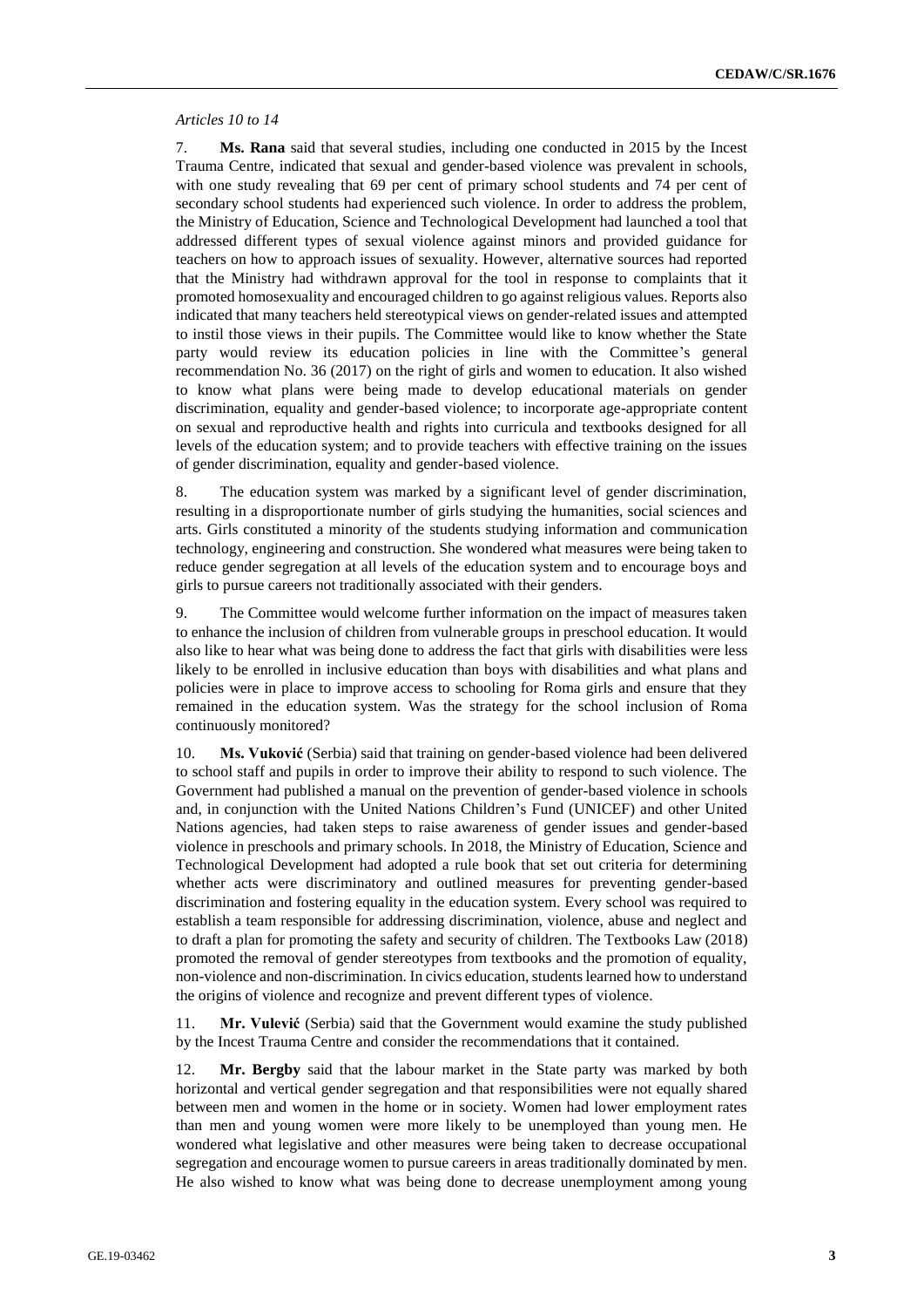women and to ensure that women who registered as unemployed were made aware of all the services offered by the National Employment Service.

13. The Committee would welcome information on the impact of measures taken by the National Employment Service to promote employment among persons with disabilities. It would particularly like to know whether the measures in question were gender-sensitive and in what way women had benefited from measures taken under the Law on the Professional Rehabilitation and Employment of Persons with Disabilities.

14. Under the State party's labour legislation, employees were guaranteed equal pay for work of equal value, yet men earned more than women in most areas of the labour market. He wondered, therefore, what the Government understood by "work of equal value" and whether lesser value was normally accorded to jobs traditionally associated with women. It would be interesting to learn what steps were being taken to encourage employers to reduce or close the gender pay gap and to encourage companies to be more gender-responsible.

15. In the light of studies indicating that around one third of young Serbian women had experienced sexual harassment in the public sphere, he wondered how many complaints of sexual harassment in the workplace had been reported by employers or public authorities. He also wondered whether the mechanisms currently in place were sufficient to prevent such harassment. How many harassment complaints had been brought before the courts? What other measures were taken to prevent sexual harassment in the workplace, what reporting and sanctions mechanisms were in place and how was the implementation of legislation to prevent sexual harassment monitored by labour inspectors?

16. Surveys indicated that women spent more than two and a half hours per day more than men on unpaid care work. He would like to hear about the State party's policies regarding the right to flexible working arrangements, including part-time work and work from home; access to care facilities for children and other dependents; and initiatives for promoting equal sharing of domestic work between men and women. How might working life be better organized so that men and women played an equal part in raising children?

17. **Ms. Mitić** (Serbia) said that sexual harassment was defined under Serbian law as any unwanted verbal, non-verbal or physical behaviour of a sexual nature that violated a person's dignity or personal integrity. Women's unfavourable position in the labour market was recognized under the National Employment Strategy 2011–2020, the European Union accession process, the National Action Plan on Employment and local employment action plans, all of which were aimed at preventing discrimination. Strategies for improving the situation of persons with disabilities and promoting the inclusion of the Roma population had also been implemented, as had policies and measures for promoting the integration of women victims of trafficking into the labour market.

18. The role of the National Employment Service was to provide expert guidance, promote equal opportunities and ensure that employment measures benefited women. The Service helped unemployed persons to find work by drafting individual employment plans. With a view to closing the gender gap, it promoted women's employment, entrepreneurship and self-employment. Employment policies were based on the principles of nondiscrimination and gender equality, and women were guaranteed equal access to the labour market under the law. Under labour legislation, employers were prohibited from specifying the preferred gender or age of candidates in job advertisements and were also barred from asking candidates personal questions. In order to help women overcome barriers to employment, the National Employment Service provided both employers and job seekers with information on employment opportunities and legislation.

19. **Ms. Paunović** (Serbia) said that over 50,000 women, including women belonging to vulnerable groups, such as Roma women and rural women, had benefited from national employment policies. Data-collection practices in the area of employment had been significantly strengthened. The National Employment Service maintained detailed genderdisaggregated data, which served as a basis for the development of strategies to increase the employment rate among different groups of women, such as those over 50 years of age, and for the identification of sectors in which women were poorly represented. The new gender equality law would include a number of provisions that would increase gender equality in the labour market. One of its articles concerned the principle of equal pay for work of equal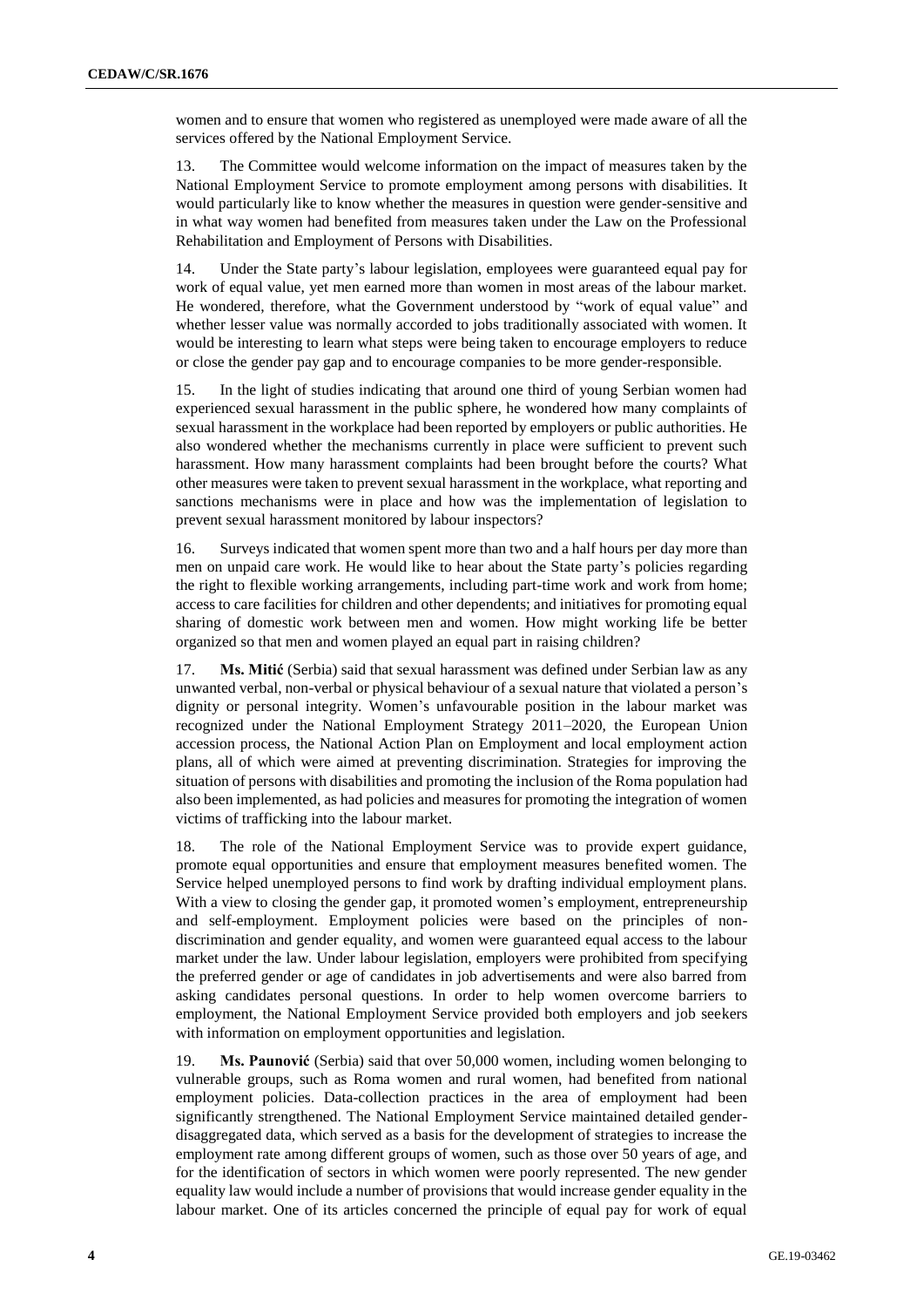value. In 2017 and 2018, the Labour Inspectorate had taken measures to improve the situation of women working in the informal sector.

20. **Ms. Kiurski** (Serbia) said that, over the reporting period, 275 complaints of sexual harassment had been received, leading to 26 convictions. With regard to employment, the Judicial Academy had recently exercised affirmative action by appointing a member of the Roma community, despite the fact that the person in question had not met all the formal requirements.

21. **Mr. Bergby** said that he would appreciate a response to his earlier question about the adequacy of the measures taken by the State party with regard to sexual harassment. He wished to know whether the State party planned to carry out a comprehensive survey on sexual harassment so as to gauge its prevalence across the workforce, including in the public sector. As for his earlier question on discrimination, his intention had been to suggest that the very concept of "work of equal value" should be re-examined. He would be grateful if the delegation could comment further on how men could be encouraged to play a greater role in home and family life, without which it would be impossible to ensure equal employment opportunities for women.

22. **Ms. Gavrilović** (Serbia) said that, although legislation had been introduced to address the adverse effects of traditional gender stereotypes, more needed to be done to raise awareness of those effects and change societal attitudes towards the roles of women and men. Across the workforce as a whole, women were paid less than men because they often tended to work in lower-paid sectors.

23. **Ms. Marković** (Serbia) said that, in 2018, over 200 fathers had taken paternity leave. It was becoming more common for new fathers to take paternity leave.

24. **Ms. Mitić** (Serbia) said that sexual harassment constituted an offence that attracted penalties under Serbian law.

25. **Ms. Paunović** (Serbia) said that the Government was aware that the efforts currently being made to combat sexual harassment in the workplace were inadequate, and it would continue working to strengthen them, including by conducting prevalence surveys in both the private and the public sectors.

26. **Ms. Peláez Narváez** said that, while the State party was to be commended for the adoption of the National Programme for the Preservation and Improvement of the Sexual and Reproductive Health of Serbian Citizens, women, in particular Roma women, continued to face a number of attitudinal barriers with regard to access to contraceptives. She would like to know what specific campaigns had been developed to raise awareness of modern methods of contraception among women and girls. Were such contraceptives available free of charge? She wondered whether the State party had introduced a protocol to establish the duty of health-care professionals to report cases of pregnancy in minors to the relevant authorities. It would be useful to know what was being done to protect the right of women, in particular Roma women, to medical care during childbirth, free of charge. On a separate point, she would be grateful if the delegation could indicate what measures were being taken to expand access – including for Roma women, women with disabilities, and institutionalized and incarcerated women – to programmes for early detection of cervical and breast cancer.

27. There remained a number of obstacles to the realization of the sexual and reproductive rights of women with disabilities, who in some cases continued to be subjected to practices contrary to human rights principles, such as forced sterilization. She wished to know what measures had been taken to end discrimination against women with disabilities with respect to health, including sexual and reproductive health.

28. Lastly, she wondered whether financial assistance was available to ensure that all women could exercise their legally recognized right to abortion. The State party had indicated in its periodic report [\(CEDAW/C/SRB/4,](http://undocs.org/en/CEDAW/C/SRB/4) para. 181) that the inclusion of abortion expenses under the national health insurance fund would require a multisectoral approach. She would appreciate clarification of that statement.

29. **Ms. Aksentijević** (Serbia) said that the Roma community had not been specifically targeted in efforts to reduce reliance on abortion as a form of contraception and enhance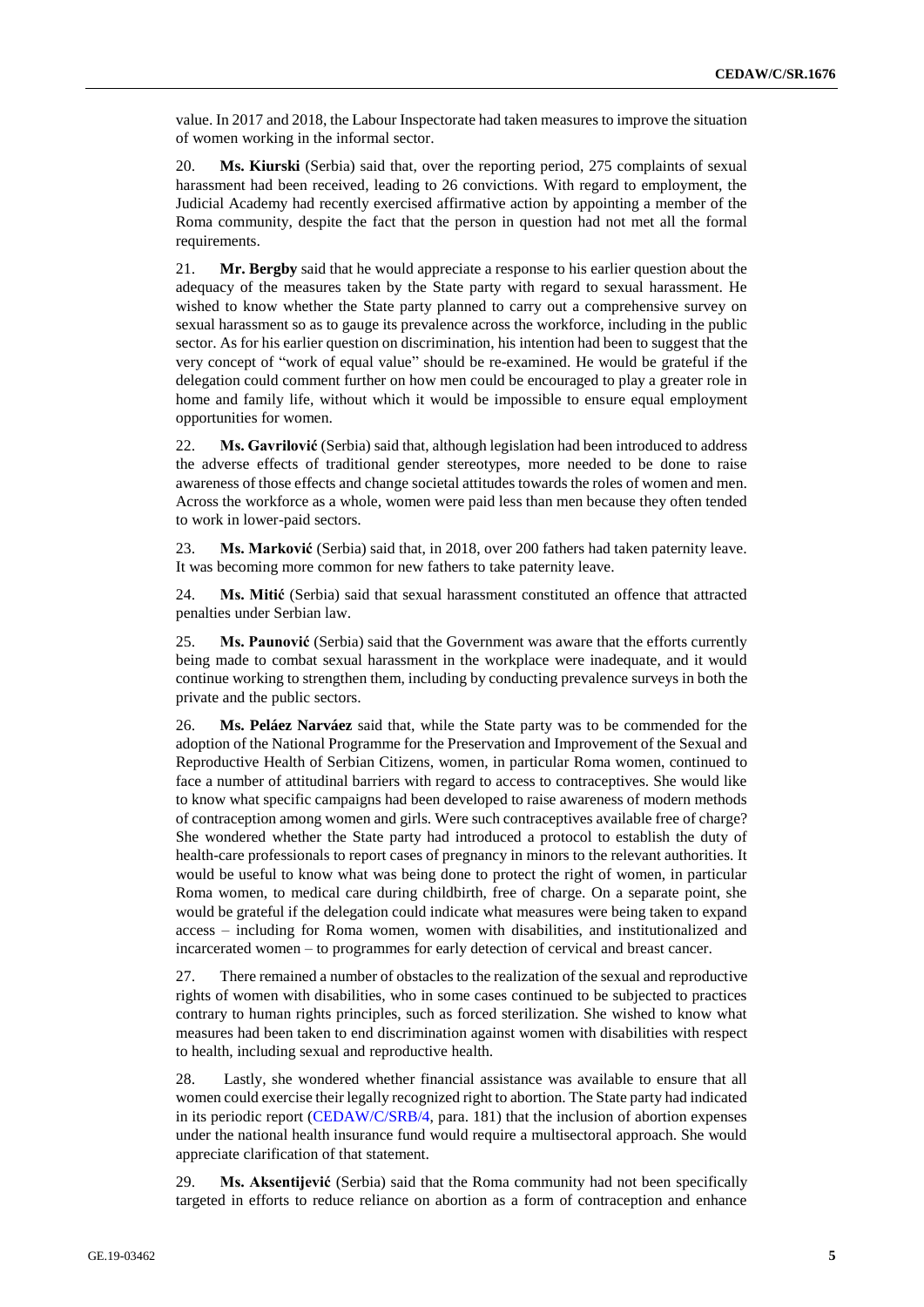access to modern contraceptives, as the problem affected the Serbian population as a whole. The Government had launched several campaigns to promote modern forms of contraception. However, it would take time to see concrete results. The Ministry of Education, Science and Technological Development, in coordination with the Ministry of Health, was preparing to introduce sexual and reproductive health as a mandatory subject in all primary and secondary schools.

30. Every year, the Ministry of Health set aside funding to support non-governmental organization (NGO) activities to benefit the Roma community. The Ministry had established a corps of Roma health mediators, and 85 such mediators were currently active. They received special training and worked to raise awareness of health-related issues in the Roma community, particularly among young people.

31. With regard to pregnancies in minors, health-care professionals had a duty to report any findings that appeared to be inappropriate for the age of the patient, especially where it was suspected that a girl had been subjected to violence. The Ministry of Health had various protocols relating to the treatment of specific vulnerable groups. Over 500 health-care workers had been trained as trainers on such issues. There were standardized procedures for reporting cases of violence, and they would soon be integrated into a unified database to which all doctors had access.

32. **Mr. Vulević** (Serbia) said that the Government was committed to a process of gradual deinstitutionalization of persons in long-term residential care. Serbian legislation regulated issues of consent, the use of restrictive measures, treatment, oversight systems and complaint mechanisms with a view to protecting such persons.

33. **Ms. Arijas** (Serbia) said that Roma health mediators were drawn from the Roma community itself. Over the course of a year, the mediators had conducted nearly 37,000 visits, including over 1,400 to pregnant women. Reproductive health workshops had also been organized. However, according to a recent survey, life expectancy among Roma women was 10 years less than among other women living in Serbia, so more clearly remained to be done to improve health in the Roma community. Efforts would be made to integrate the services of Roma health mediators into the general health-care system in order to improve their sustainability.

34. **Ms. Strajin** (Serbia) said that the Vojvodina Autonomous Province had set aside funding for a mobile mammography service, which would offer free preventive screenings throughout that territory. The screenings would be of particular benefit to women who lacked health insurance coverage, a group that included many Roma women. The service would be available for one year beginning on 1 June 2019.

35. **Ms. Kiurski** (Serbia) said that, throughout Serbia, free cancer screenings were organized several times a year. In addition, television campaigns had been conducted to promote the use of contraceptives. Abortion was covered under the national health insurance fund.

36. **Mr. Bergby**, noting that unemployed persons and informal sector workers could contribute voluntarily to the social benefits system, asked whether a study had been conducted to assess the impact of the voluntary contribution scheme from a gender perspective. He wondered what could be done to address the fundamental inequality between men and women in the agricultural sector, in which a large number of women worked without pay, and would be grateful for information on the outcome of the various measures taken to empower women economically in that sector. He would be interested in hearing whether the recent Instrument for Pre-accession Assistance programme, under which 2,000 women had received training on developing business opportunities in the agricultural sector, had been a one-off initiative or whether it had been renewed. What proportion of the women who had participated in that programme had gone on to start their own small businesses?

37. With regard to sport, he wondered why women did not account for 50 per cent of the beneficiaries of the scholarships and awards granted by the Ministry of Youth and Sport and whether the budget set aside for sports had been analysed from a gender perspective.

38. **Ms. Song** said that she wished to know what priorities had been identified for the advancement and empowerment of rural women and whether any specific indicators had been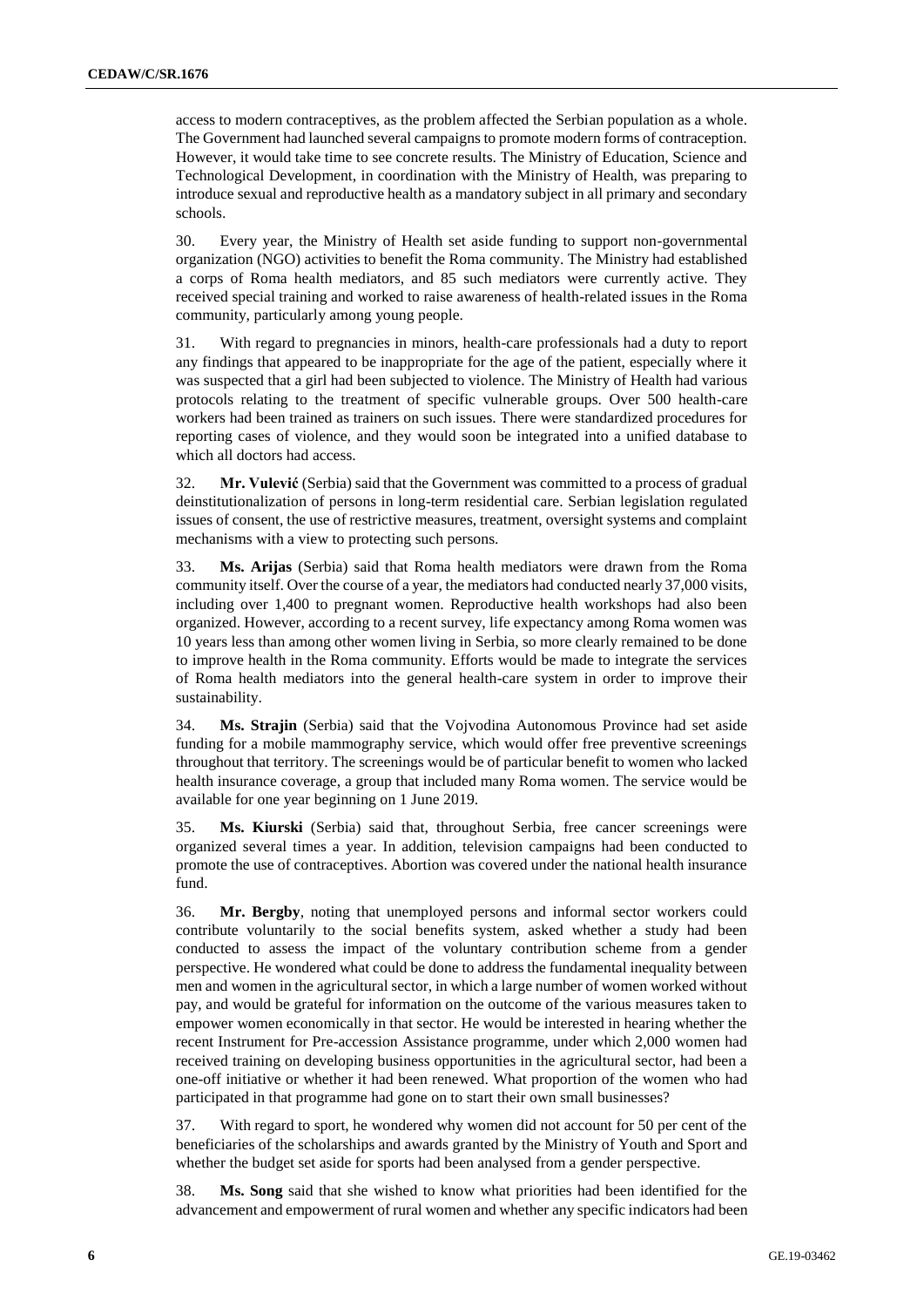set to track the progress made in that regard. In view of the challenges facing older women in the State party, particularly in rural areas, it would be useful to learn what mechanisms were in place to ensure that they were well supported and protected and whether recreational and cultural events were regularly organized for older people. She wondered whether the State party planned to conduct a comprehensive survey of the situation of Roma women so as to inform policy aimed at ensuring that their basic needs were met, their rights enhanced and their aspirations realized. In addition, it would be useful if the delegation could indicate what proportion of school-age girls with disabilities received schooling and what proportion of adult women with disabilities were in employment. Lastly, she wished to know how gender concerns had been integrated into the National Strategy for Resolving the Problems of Refugees and Internally Displaced Persons and what other measures had been put in place to ensure the economic empowerment of internally displaced women and their integration into local communities.

39. **Ms. Mitić** (Serbia) said that in 2018 the Ministry of Labour, Employment, Veteran and Social Affairs had invited NGOs to propose projects for the empowerment of rural women. Grants had been awarded to the 11 NGOs selected. In March 2017, a national conference on issues affecting rural women had been held with the support of the United Nations Entity for Gender Equality and the Empowerment of Women (UN-Women). In 2018, on the occasion of the International Day of Rural Women, the Ministry had sent a delegation to meet representatives of the local authorities in Kruševac in order to discuss how to improve the lives of rural women. Rural women's access to social and health-care services was governed by the Law on Social Protection, which established that such services must be provided with due regard for the language, ethnicity and specific needs of such women.

40. **Ms. Gavrilović** (Serbia) said that gender-responsive budgeting would provide the statistical evidence the Government needed to be able to redistribute funding with a view to improving rural women's lives. The funds allocated to Serbia to promote gender equality through the Instrument for Pre-accession Assistance programme would go to finance grants for rural women entrepreneurs, among other initiatives. Funding would also be provided to organizations employing women in agriculture and providing training in agricultural production.

41. **Ms. Konjević** (Serbia) said that the Commissariat for Refugees and Migrations aimed to reintegrate, house and economically empower refugees and internally displaced persons. Financial support was available on a priority basis to lone parents, families with three or more children and other vulnerable groups.

42. **Ms. Vuković** (Serbia) said that individual education plans were prepared for children with disabilities. Based on the number of plans in place, such children made up about 1.5 per cent of all children enrolled at the primary level. About 4,700 children with disabilities attended special schools. However, there were now fewer special schools, as they were being turned into resource centres for mainstream schools. Refugee children between the ages of 5 and 15 were required to attend school. Measures had been taken to facilitate their inclusion.

43. **Ms. Miladinović** (Serbia) said that gender-responsive budgeting had been introduced thanks to the Women's Parliamentary Network. The budget was analysed carefully each year and special attention was given to the needs of women in the areas of agriculture, health and education rights. Subsidies were allocated to women working in agriculture.

44. **Ms. Paunović** (Serbia) said that the Government paid great attention to research on issues of concern identified by women over 50, including domestic violence, access to health care and participation in decision-making at all levels of government. Recreational and cultural activities were not as accessible to rural women, in part because the Government had prioritized improving those women's access to health care and protection from domestic violence. In 2017 women had received 246, or 37 per cent, of 401 athletic scholarships awarded. The Government would continue working to improve that statistic.

#### *Articles 15 and 16*

45. **Mr. Safarov** said that, according to information available from alternative sources, daughters were expected to renounce their inheritance rights to the benefit of sons, only one third of partners regularly paid alimony, most single-parent families were unable to afford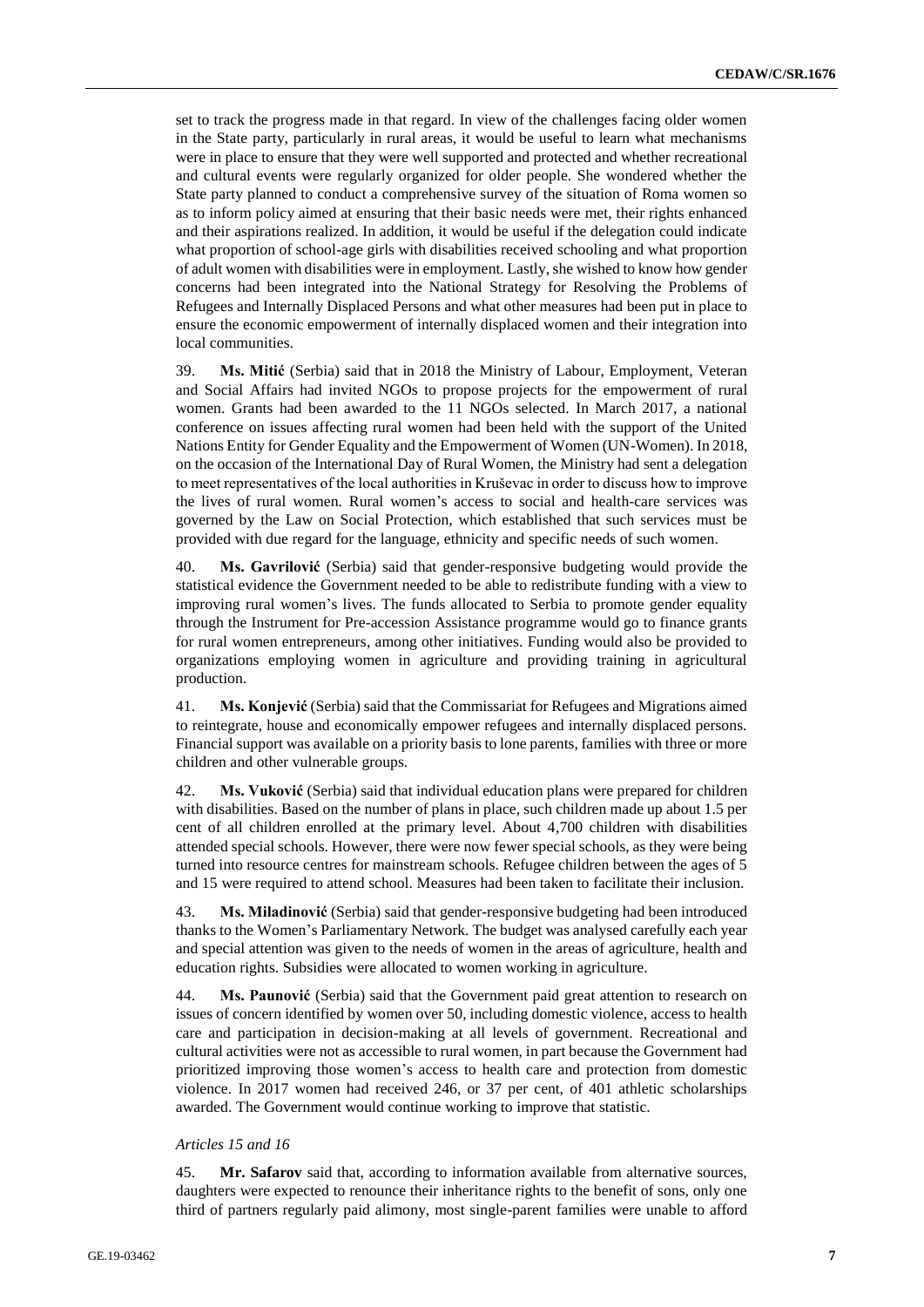basic services and a family welfare law discriminated against women on the basis of their fertility. Information from alternative sources also indicated that the physical presence of the persons concerned was still required in most cases to register a marriage or birth, and he therefore wondered how effective the online registration system was. He also wondered whether women who adopted children were entitled to paid maternity leave and whether fathers were entitled to paid paternity leave.

46. Seven per cent of girls reportedly married before the age of 18, and he wished to know in what cases the marriage of minors was legally permitted and how many cases of forced marriages had been heard by the courts in the State party. Figures on the number of Roma living in Serbia differed, and he would therefore be grateful for up-to-date statistics. He wondered why an online database on gender-based violence had not been created and why no budget was allocated to NGOs fighting human trafficking. Lastly, he would like to hear the Government's response to information indicating that women made up only 11 per cent of registered landowners and that women entrepreneurs' access to property rights was hindered if their marriages were not registered.

47. **Mr. Vulević** (Serbia) said that lone parents were entitled by law to social protection benefits and indeed were given priority. Maternity leave and benefits were guaranteed to all women, although the calculation method had changed following amendments to the relevant law. Legally speaking, all children had equal inheritance rights. However, as a result of traditional cultural patterns, sons were sometimes given priority over daughters, who were expected to renounce their rights. Efforts were being made to address the problem.

48. **Ms. Kiurski** (Serbia) said that there had been two reported cases of forced marriage and charges had been brought against one person. Since 2017, cohabitation with a minor had been made a criminal offence with a view to tackling the issues of forced and underage marriage.

49. **Ms. Milutinović** (Serbia) said that the Family Law gave parents equal property rights, regardless of whether they were married or cohabitating, and regardless of whether the man or the woman was the title holder. When determining property ownership rights, the courts took into account rural women's work on family farms and their contribution to the care of children and older family members.

50. **Ms. Antić** (Serbia) said that parents did not have go in person to register births at a registry office. Maternity ward staff did the registration online. Citizenship applications could also be made online.

51. **Ms. Leinarte** said that information available to the Committee indicated that almost all Roma girls were cohabiting or married by the age of 16, yet the Government had only reported a few cases of forced marriage. She wondered what could be done to encourage more Roma girls to remain in school. She would suggest that the Government should consider introducing temporary special measures aimed at tackling high premature mortality and other problems among the Roma population.

52. **Ms. Peláez Narváez** said that she would like to know how it was ensured that women, especially those with disabilities and Roma and migrant women, could give their free and informed consent for health-care services. Did women and girls, especially Roma women and girls, with HIV infection have access to antiretroviral medication? Lastly, she wished to know what the State party was doing to ensure that restrictions on the legal capacity of persons with disabilities would not hinder their enjoyment of various rights, including the right to marry, start a family, vote and manage personal property.

53. **Mr. Safarov** said that, given the discrepancy between data provided by the Government and alternative reports, he wondered what steps the State party would take to effectively implement its law on child marriage. Could training be provided to key professionals, such as judges? He would also like to know what could be done to ensure that women who were not title-holders had an equal right to joint property in cases where a couple were not officially married. In addition, he wished to learn how home births were registered. He would appreciate answers to his questions regarding maternity leave for adoptive mothers, paid paternity leave for fathers and exceptions to the minimum marriage age requirement.